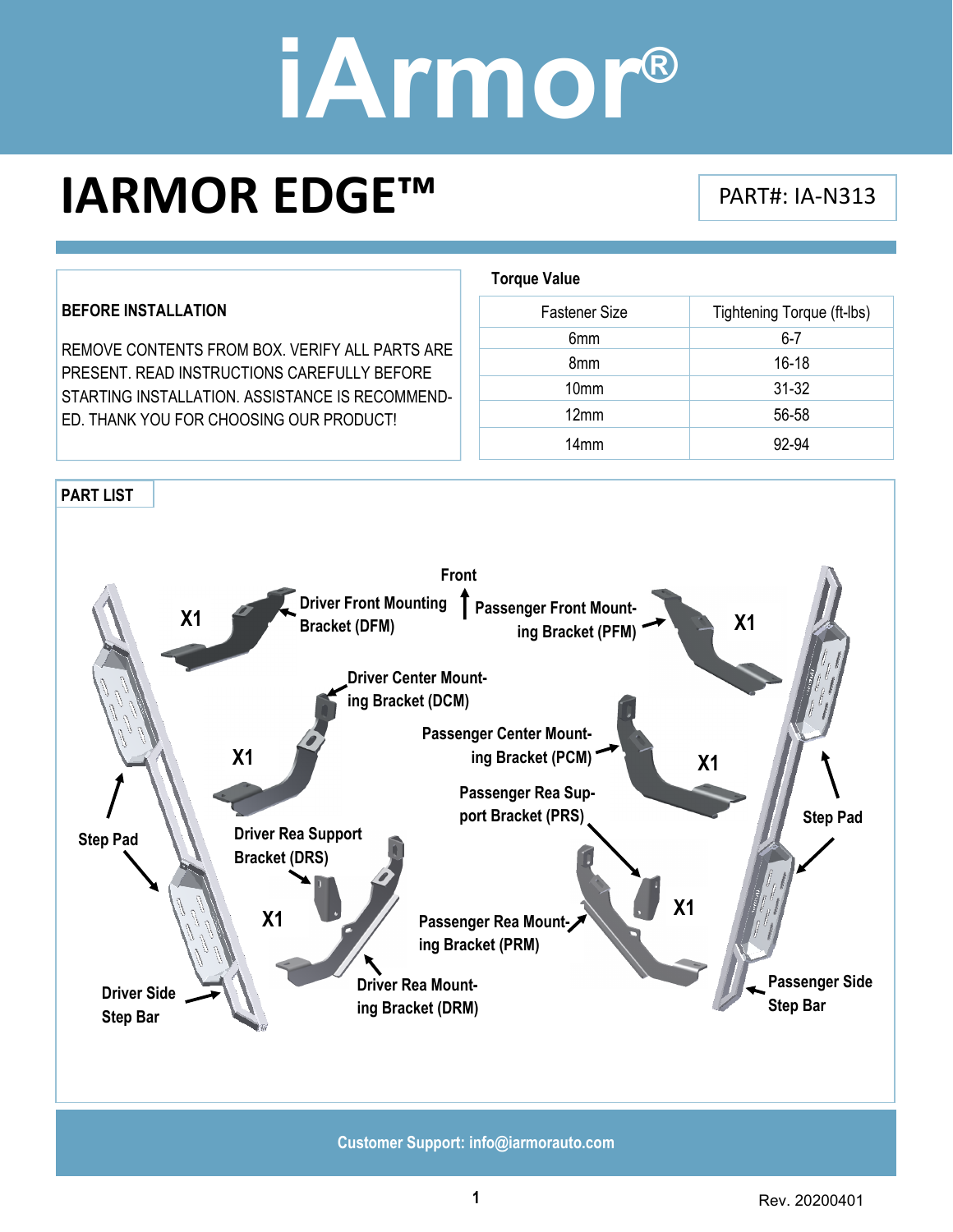

The instruction here is for your reference only. We strongly recommend the professional installer for best result. We are not responsible for any damage caused by the installation.

### **STEP 1**

Install the Step Pads onto the step bars with (32) M6x1-20mm T-Bolts, (32) M6 Flat Washers, (32) M6X1Nylon Lock Nuts and (8) M6X1-20mm Flat Sunk Head Bolts.



#### **STEP 2**

**(8) M6x1-20mm T-Bolts (8) M6 Large Flat Washers (8) M6X1 Nylon Lock Nuts** 

Start the installation under the passenger/Right side of the vehicle. Locate the front factory mounting location along the inner side of the body, **(Fig 1)**.



**(Fig 1) Passenger Side Front Mounting Location**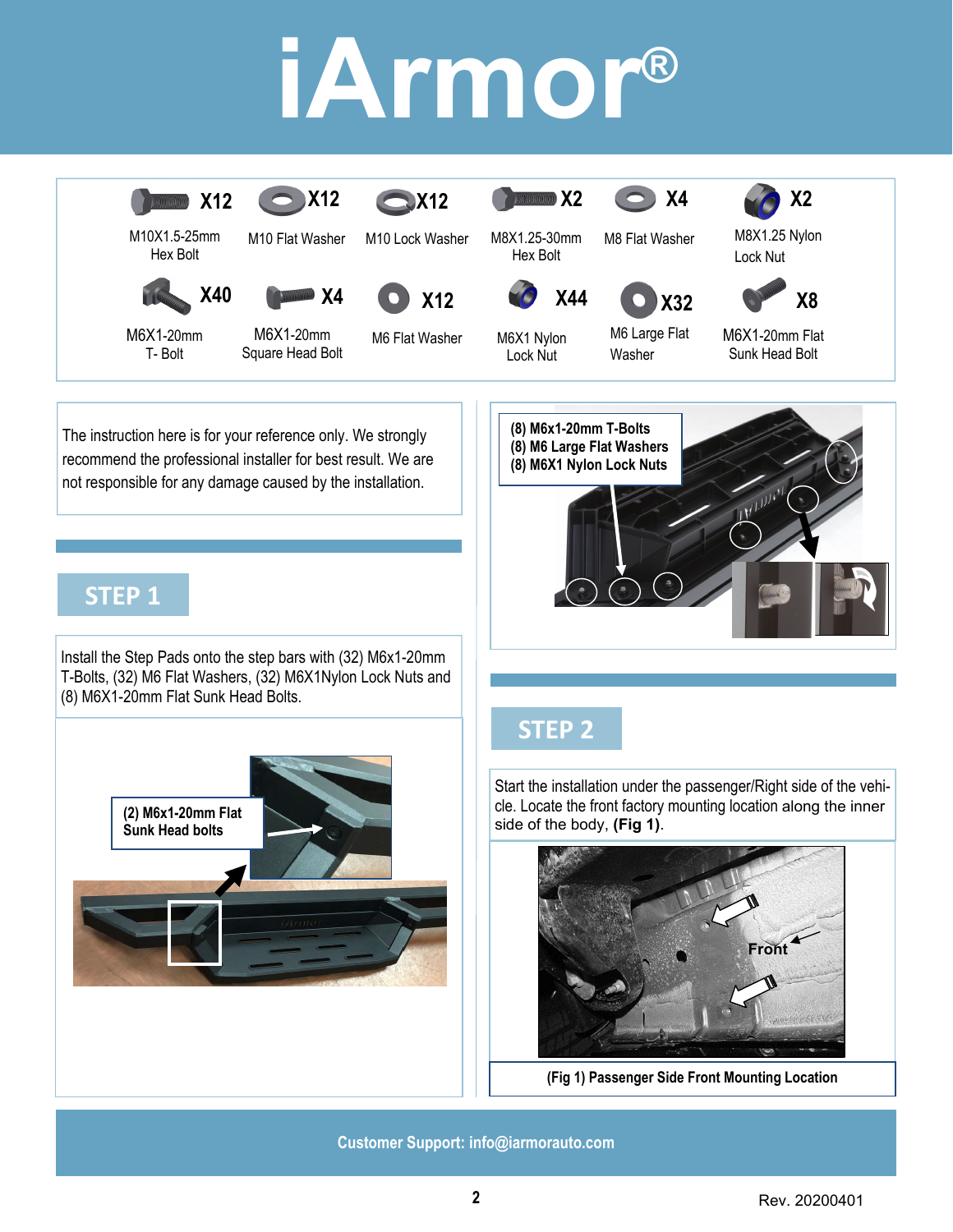**STEP 4**

### **STEP 3**

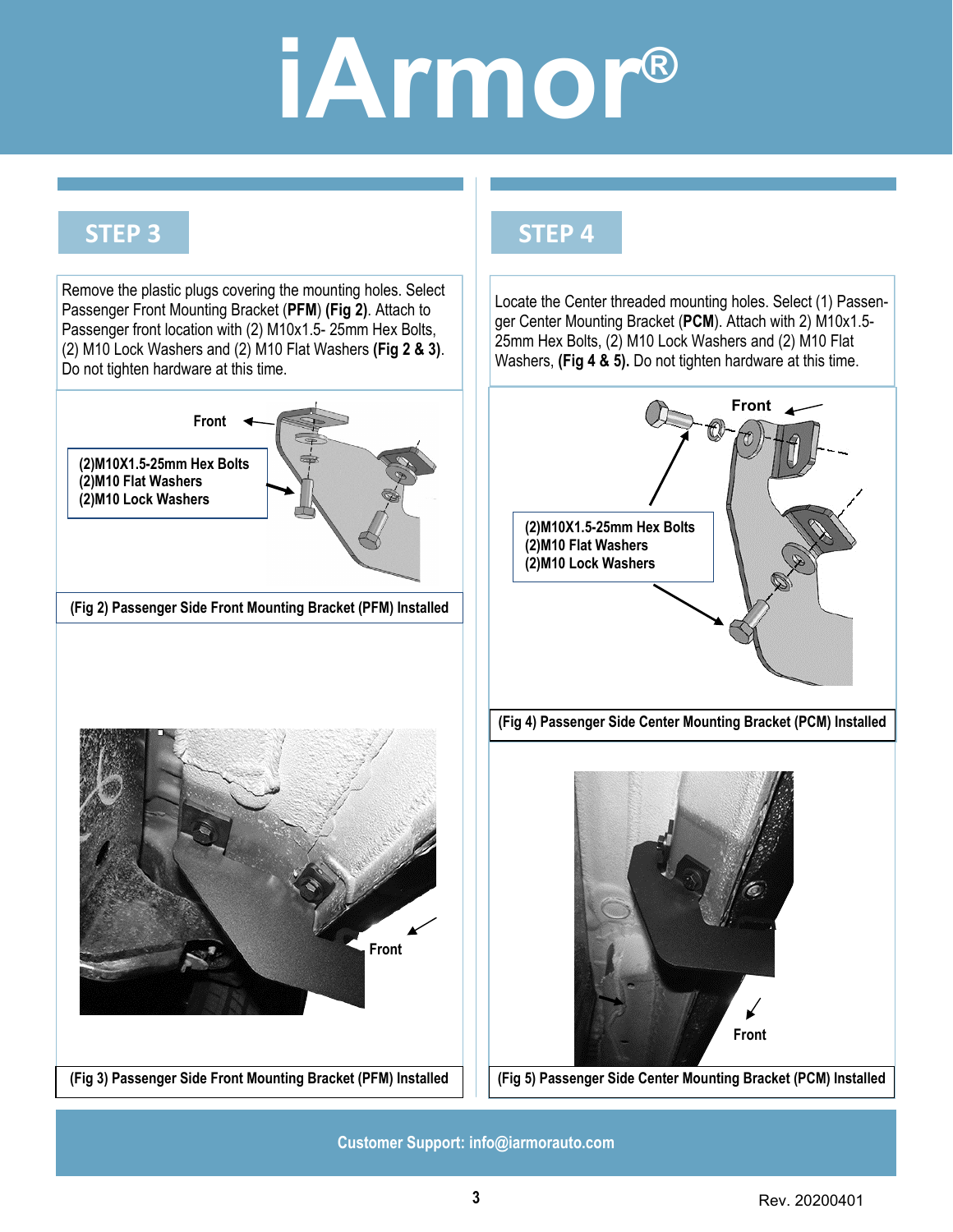### **STEP 5**

Repeat **Step 4** to install Passenger Side Rear Mounting Bracket (**PRM**), **(Fig 6)**.Do not tighten hardware at this time.



#### **STEP 6**

Attach the Passenger Side Rear Support Bracket (**PRS**) to the Passenger Side Rear Mounting Bracket (**PRM**) with (1) M8X1.25-30mm Hex Bolt, (2) M8 Flat Washers and (1) M8X1.25 Lock Nut (**Fig 7**).Do not tighten hardware at this time.



#### **STEP 7**

Once all (3) Brackets have been installed, attach the Assembled Passenger Side Step Bar to the Mounting Brackets with(4) M6X1-20mm T-Bolts, (2) M6X1-20mm Square Head Bolts, (6) M6 Flat Washers & (6) M6X1 Nylon Lock Nuts **(Fig 8)**. Do not tighten hardware at this time.